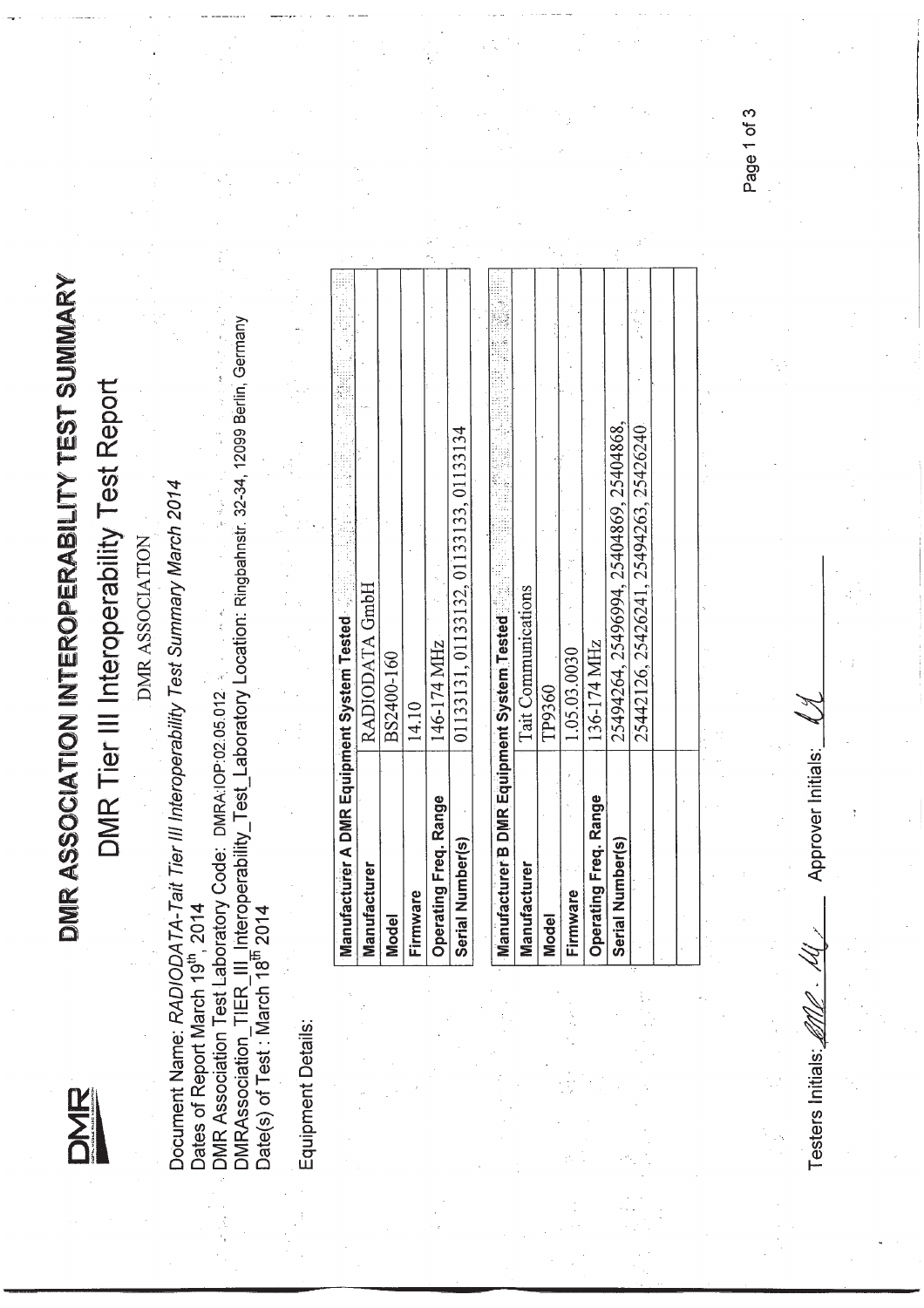DMR ASSOCIATION INTEROPERABILITY TEST SUMMARY **DMR ASSOCIATION INTEROPERABILITY TEST SUMMARY** DMR Tier II Interoperability Test Report **DMR** Tier **II** Interoperability Test Report

> **DMR** ONIV'AL MONNA RACK: ABSOCIATION

DMR ASSOCIATION DMR ASSOCIATION

## **Test Sessions Verdicts Test Sessions Verdicts**

[1] Interoperability Testing for DMR Tier III Systems V1.0 *[1]* Interoperability Testing for DMR Tier III Systems V1.0

| Test Session                                                                                      | Feature                                                                             | Feature's          | Verdict | Comments                                                                                                 |  |
|---------------------------------------------------------------------------------------------------|-------------------------------------------------------------------------------------|--------------------|---------|----------------------------------------------------------------------------------------------------------|--|
| $[1]$ - 2.3.1 Registration                                                                        | Registration                                                                        | <b>Status</b><br>Σ | Pass    | Registration accepted, registration refused,<br>Tested the following functionalities:<br>De-registration |  |
| $[1]$ – 2.3.2 Talkgroup voice call<br>services single site                                        | site<br>Talkgroup voice call<br>services on single                                  | $\geq$             | Pass    | Call granted message trunked, call request<br>Tested the following functionalities:<br>queued, broadcast |  |
| $[1]$ – 2.3.3 Talkgroup voice call<br>services multi site (optional)                              | Talkgroup voice call<br>services multi site<br>(optional)                           | $\circ$            | Pass    | Call granted message trunked, call request<br>Tested the following functionalities:<br>queued, broadcast |  |
| services single site, single frequency<br>$[1] - 2.3.4$ Individual voice call<br>pair using OACSU | frequency pair using<br>Individual voice call<br>services on single<br><b>DACSU</b> | $\geq$             | Pass    | Tested the following functionalities:<br>Call granted                                                    |  |
| services single site, using OCASU<br>$[1]$ $-$ 2.3.5 Individual voice call                        | site<br>Individual voice call<br>services on singe<br>using OACSU                   | $\geq$             | Pass    | Call granted, Call denied, Call request<br>Tested the following functionalities:<br>queued               |  |
| services multi site, using OACSU<br>$[1]$ - 2.3.6 Individual voice call<br>(optional)             | site<br>Individual voice call<br>services on multi<br>using OACSU                   | C                  | Pass    | Tested the following functionalities:<br>Call granted, Call request queued                               |  |
| services single site, using FOACSU<br>$[1]$ - 2.3.7 individual voice call                         | site<br>Individual voice call<br>services on single<br>using FOACSU                 | $\geq$             | Pass    | Tested the following functionalities:<br>Call accepted, Call declined                                    |  |
|                                                                                                   |                                                                                     |                    |         | Page 2 of 3                                                                                              |  |

Testers Initials: *INC II*L Approver Initials: Testers Initials: **Let 16** ML Approver Initials: